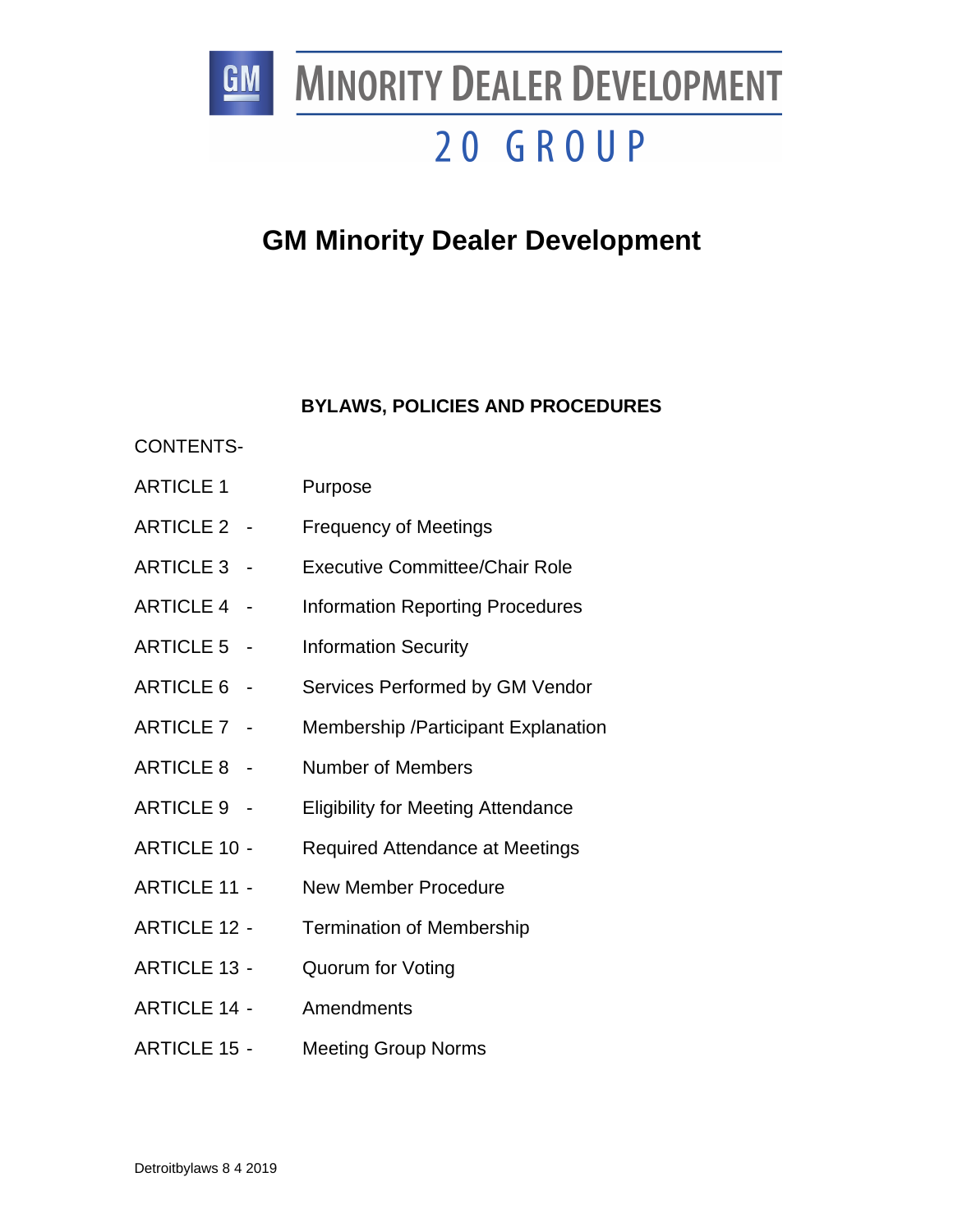# **ARTICLE 1 - PURPOSE**

A Group of GM minority dealers, situated in such a way as not to be competitors of each other, hereinafter called the Group, mutually associated to provide a confidential exchange of experiences, problems, solutions, and ideas at regular meetings; and to receive through the firm commissioned by General Motors, (the "Vendor") the benefit of reliable, comparative operating data on a periodic basis, educational materials and services, and other related services.

The success of the Group depends upon consistent attendance at all scheduled meetings. Each Member is obligated to make contributions of ideas and experiences, and having spent considerable time for advance preparation, each such Member deserves and is entitled to receive such information from each and every other Member.

It is expressly not the purpose of the Group to represent Members in any negotiations, demands, representations, or other contact with any manufacturer, supplier or service providers or any of their appointees.

This Group will not conduct its affairs in any way, which might constitute or be construed as an endorsement of special interest groups, associations or commercial enterprises.

Highly detailed and sensitive operational information will likely be shared during Group meetings. Each Member agrees to remain cognizant of the confidential nature of that information and the importance of compliance with the antitrust laws. The mutual purpose of the Members is to enhance the performance of each Group Member's operations through individual decisions and actions of each Member. There are to be no agreements, oral, tacit, or otherwise, by which coordinated or cooperative actions are to be taken, whether in connection with buying or selling either goods or services. Similarly, although vehicle manufacturers (and other vendors) and their practices may be discussed, no concerted or cooperative action, other than expressing Members' views on a particular subject, are to be taken.

There are to be no agreements, oral, tacit, or otherwise, by which coordinated or cooperative actions are to be taken, whether in connection with buying or selling either goods or services that would violate the antitrust laws.

# **ARTICLE 2 - FREQUENCY OF MEETINGS**

Live meetings, organized by GM, will be held twice (2) per year, at approximately 6 month intervals. GM Minority Dealer Development is responsible for notifying dealers of 20 Group live meetings which will be held twice a year. All hotel and meeting room accommodations for the Group Members are arranged by GM Minority Dealer Development.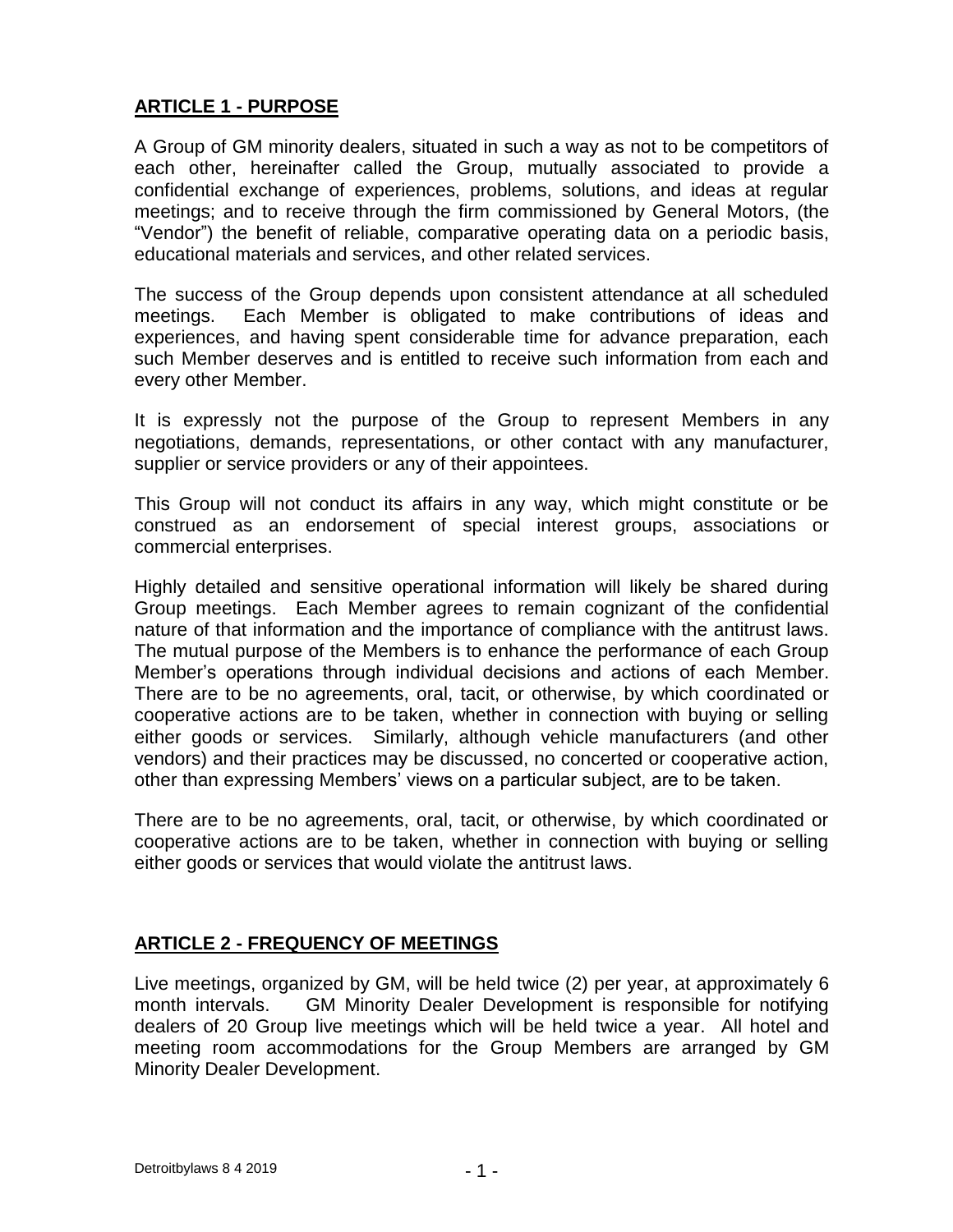Groups may elect, by a quorum vote, to meet more than the two times organized by GM. If such an election is made, the Group will meet at their own expense and will be responsible for all meeting costs associated with these meetings.

# **ARTICLE 3 - EXECUTIVE COMMITTEE**

This committee will serve as the steering committee of the Group, will be the liaison between the Group and the Vendor, and will work with the Vendor in the development of prospective Members as discussed elsewhere in these Bylaws. It shall be the responsibility of the committee to assure adherence to and compliance with these Bylaws, policies and procedures. Its authority will include the investigation of, and ruling on, any and all incidents and occurrences which appear to be exceptions to and/or noncompliance with these Bylaws which may arise and/or be brought to its attention by a Member, or by the Vendor's representative.

This committee is comprised of a Chair, a Vice Chair and a GM Dealer Development member to be designated by GM, with staggered terms of office for dealer Members. The Chair shall be elected annually for a twelve month term and may be re-elected. If the Chair is not re-elected or elects to retire, then the Vice Chair will become the Chair, and a new Vice Chair will be selected by the Members. Any Executive Committee Member (except the GM Representative) can be removed from the Executive Committee by a two-thirds vote of all Members present at a regular meeting, provided there is a quorum.

If, in the opinion of any Member, or the Vendor's representative, any action or failure to act constitutes noncompliance with these Bylaws, policies and procedures, or appears detrimental to the Group's purpose and progress, a request for a decision will be submitted to the Executive Committee, in writing, and the Executive Committee will render a decision on the request and proceed with any action the Executive Committee deems advisable before the adjournment of the general Group meeting.

#### Role of Chair and Vice Chair

The individual elected as Chair will have the following responsibilities:

- Call participants individually to solicit attendance and participation
- Assist in developing agenda, proof agenda before meeting, distribute, and co-lead break-out with Vendor
- Work with Vendor moderator to develop conference call agenda and solicit live attendance at next in-person meeting
- Monitor attendance and submit copy to Vendor and GM MDD representative
- Co-lead discussion with the GM REPRESENTATIVE with respect to Group business issues. This discussion will be the last agenda item for the Group meeting held.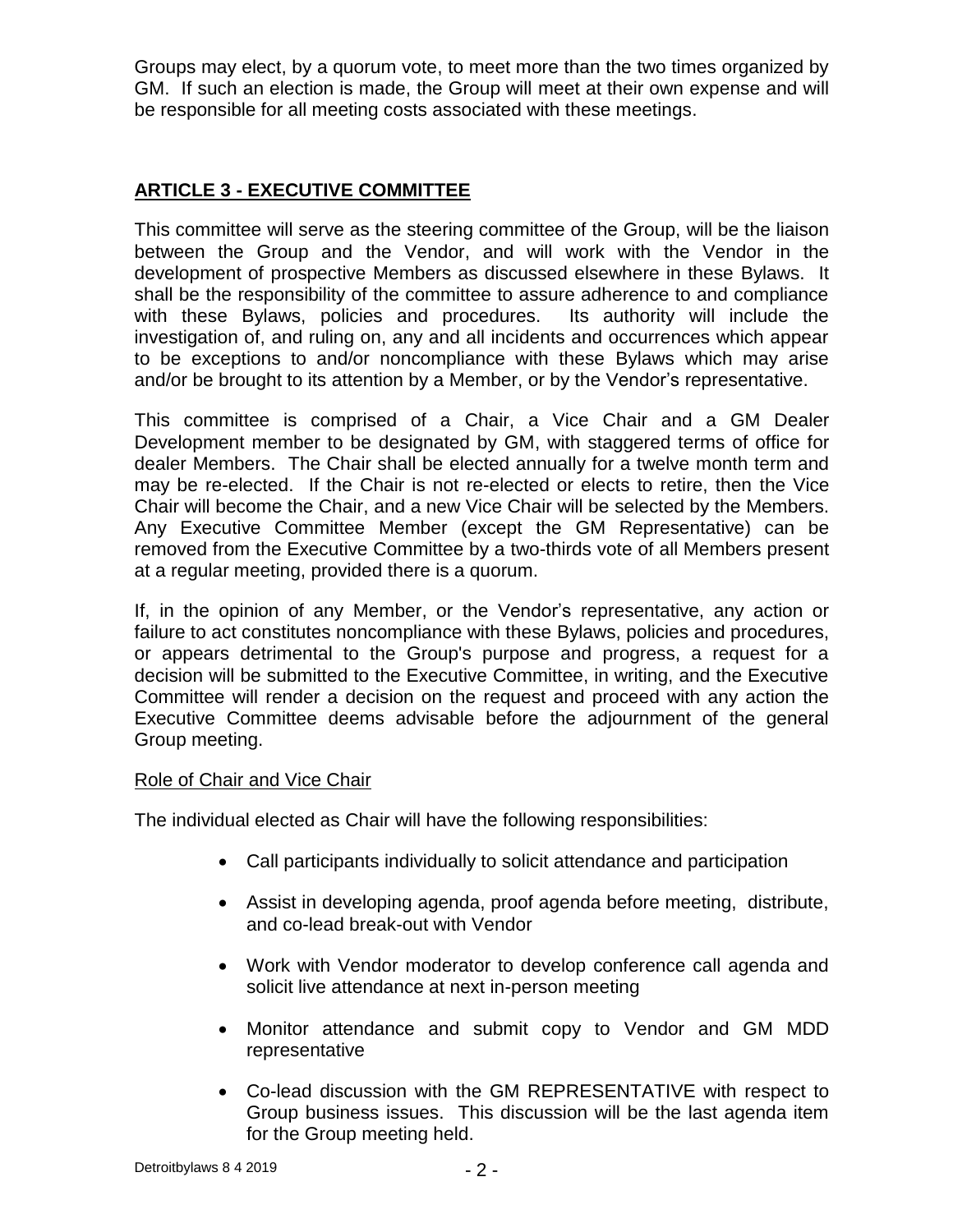# **ARTICLE 4 - INFORMATION REPORTING PROCEDURES**

Each Member will submit to the Vendor a monthly copy of the current financial statement or the approved reporting form reflecting true operations of the reporting company, which is:

- 1. Complete
- 2. Of the Member's reporting company
- 3. In conformity with the Group's agreed-upon standards
- 4. Reporting on a calendar-year basis

It is the responsibility of each Member, and not the Vendor, to make any adjustments necessary on the financial statement or the approved reporting form to achieve this conformity.

In order for the composite to be more meaningful and more valuable to the Members, it may include certain statistical data and computations based upon information not available from the standard financial statement. In those cases, the Vendor may provide supplemental information forms which the Member will properly prepare and submit to the Vendor.

To be assured of inclusion in the monthly composite, the Member's financial statement or approved reporting form and any required supplemental information must be received by the Vendor no later than the deadline date provided by the Vendor. Repeated omissions from the monthly composite may constitute grounds for termination of Membership under Article 12 of these Bylaws.

# **ARTICLE 5 - INFORMATION SECURITY**

All information furnished by, to, or about a Member or Member candidate is considered and acknowledged to be of a confidential nature. All of the meeting statistics and monthly composites are coded so that they are identifiable only to Members and authorized persons in attendance at a meeting. No Member will disclose Group statistics or other distributed information to any other dealers, factory personnel (other than General Motors) trade associations, or publications.

# **ARTICLE 6 - SERVICES PERFORMED BY SELECTED GM VENDOR**

Monthly Composites -- From the financial statement or approved reporting form, and any required supplemental information submitted monthly by the Members, the Vendor will prepare a financial composite, comparative as to Member. The Members are ranked across each page according to the significant factor on that particular page. The information presented will be year-to-date monthly, and prior year comparisons. The composites will also be provided electronically by the Vendor.

Meeting Statistics -- From information extracted from the financial statements and/or questionnaires and any required supplemental information, pertinent financial data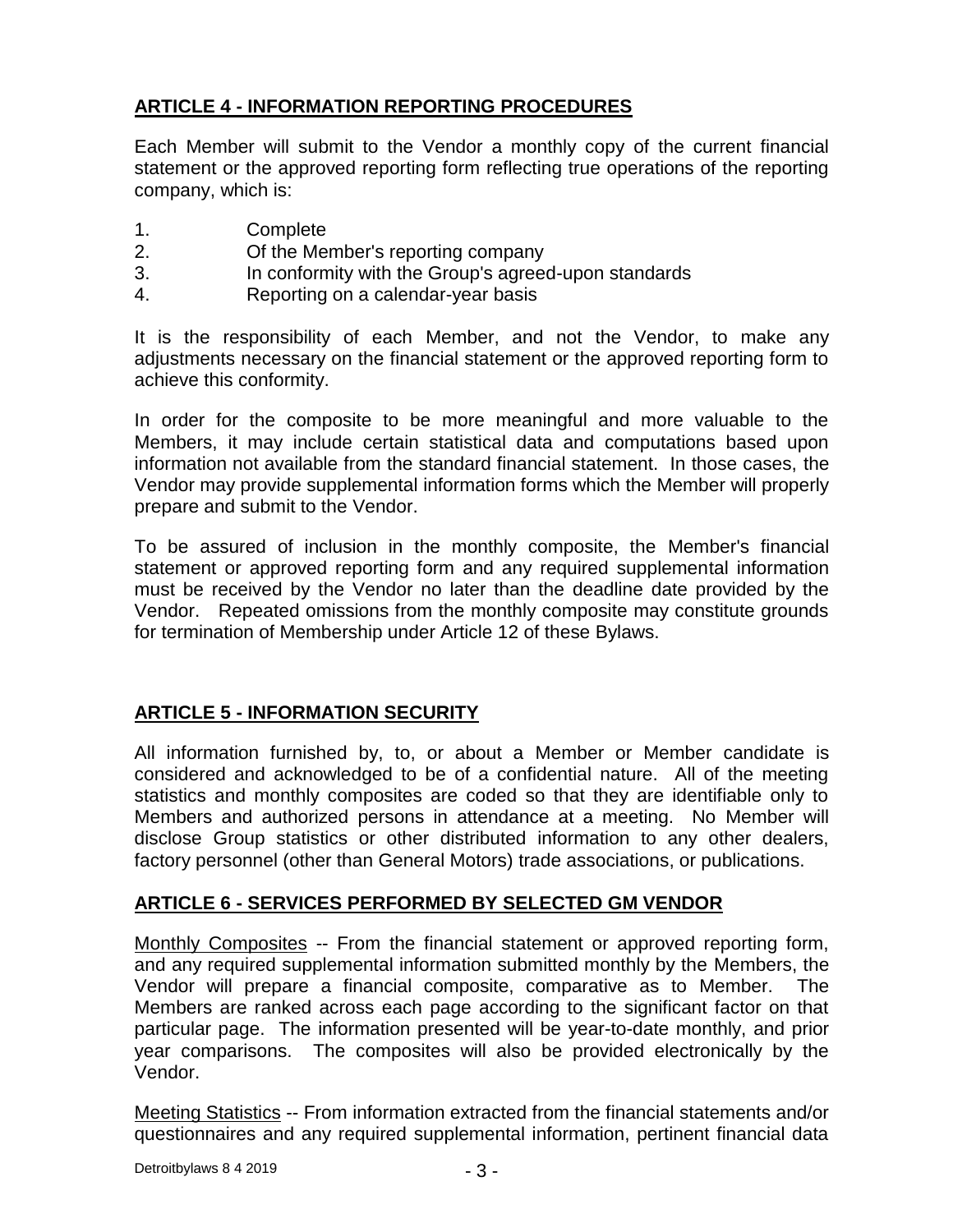and related statistics are prepared to reveal and indicate trends of strength and weakness in certain areas of the Members' dealership operation. These statistics are presented in writing, visually and orally at the meetings by the Vendor representative.

Special Studies -- Quite often, it is important to go to great depth into one aspect or department of company operations, and the Vendor obtains, or develops, special information for distribution among the Members, or for work programs at the meetings.

When performing any of these three services, the Vendor may require additional data. It will be the responsibility of the Members and/or their staff to respond promptly to questionnaires and have the correct data into the Vendor's office by the established deadline so the Member's data is included in the study.

Inter Group Communications -- From time to time, an idea or program generated within a Group, concerning improved or more effective management of a department or aspect of the company, will have application to all Groups. The Vendor may select and distribute such items to other Groups (without disclosing the identity of the source) in order that Members may benefit from the experiences of Members in Groups other than their own. The subject matter of such inter-Group communications will typically exclude advertising and promotional ideas.

Web Support – The Vendor will provide a 24/7 web-based action plan program with timelines, economic values and delegation requirements. Where accountability is established and followed up on.

# **ARTICLE 7 – MEMBERSHIP/PARTICIPANT EXPLANATION**

Membership, as referred to in these Bylaws, will mean the dealer operator or executive manager of the dealer company for which operating data is being included in the monthly composite. These Bylaws do provide for the attendance at meetings by an alternate participant for a dealership, and this person will be the individual so designated by the Executive Committee.

#### Roster Identification

The roster is the formal document that designates Membership and the affiliated dealer company.

#### Qualifications

To qualify for participation, a candidate must:

- 1. Contact the appropriate GM REPRESENTATIVE for consideration.
- 2. Be willing to prepare in advance and to contribute ideas and experiences for the benefit of the Group at its scheduled meetings.
- 3. Be willing and able to maintain regular attendance at the scheduled meetings according to Article 9.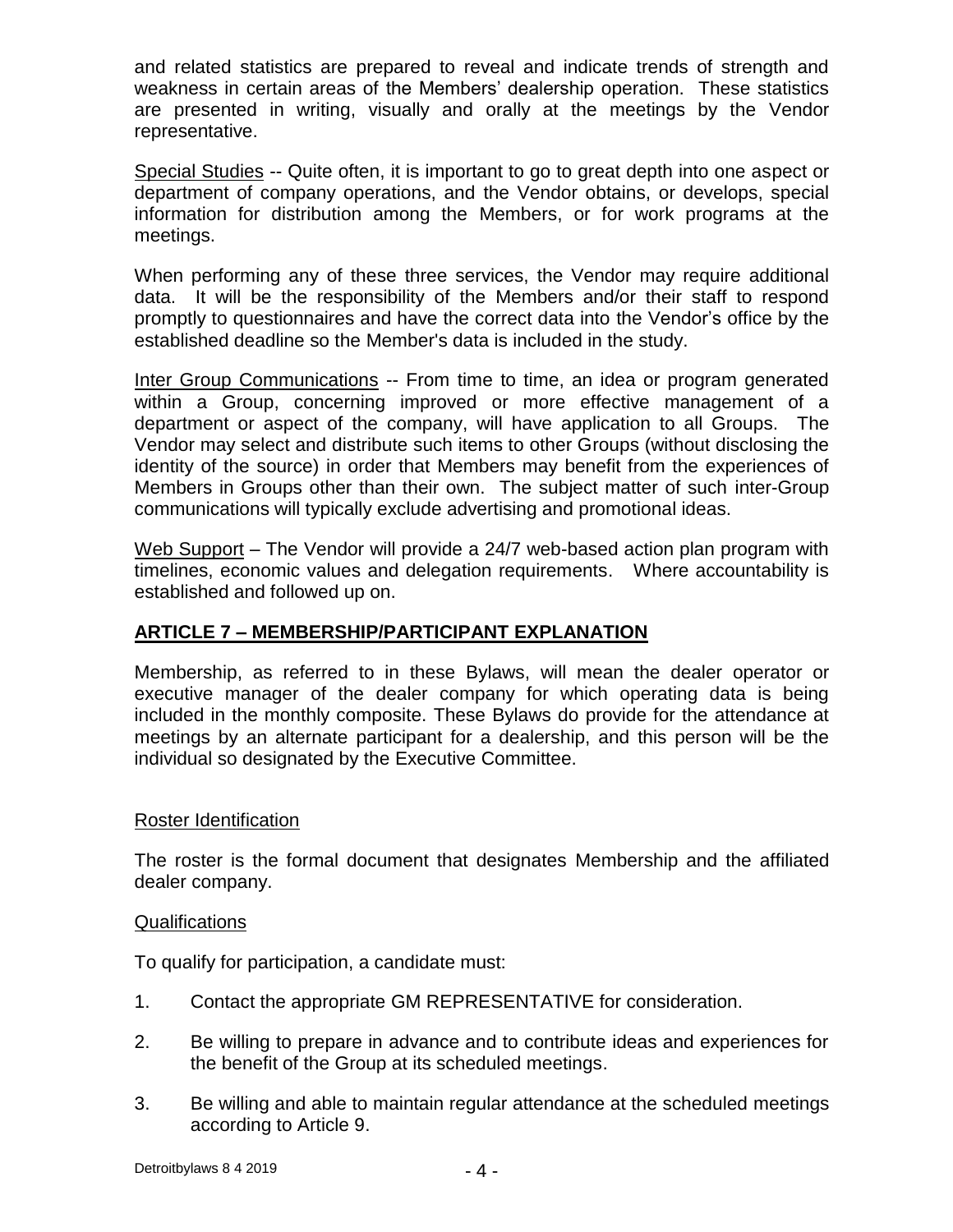#### 4. **Be the Dealer Operator, Executive Manager, or Alternate Participant, as defined below** of the dealer company for which operating data is reported. .

The reporting company should:

- 1. Be in a market that does not compete with any other Member, and,
- 2. Be situated in such a location that the Membership of this Group is geographically distributed so as to obtain broad, non-overlapping representation. Members may not be competitors with one another.

#### Alternate Participant

Persons eligible to be considered for alternate status must meet one of the following guidelines:

- Be a key dealership manager as designated by the dealer who is active in a day-to-day supervisory position with tenure acceptable to the Group including the Member's reporting dealership.
- A prospective alternate must have attended at least (two) 2 regular meetings, then receive the unanimous affirmative vote of the Members present to become a duly-elected alternate participant.

An Alternate Participant has no right to vote or hold any office, however, an Alternate Participant's attendance at a regular meeting, unaccompanied by a Member, does fulfill the attendance requirements of that Member for that particular meeting, provided that the Member attends at least two (2) meetings.

#### Spouse or Family member

A spouse or legal relative of a dealer operator can attend and, if voted in by the Members, will be considered a Member and eligible for all Member rights, provided such individual is active full time or training full time in the dealership represented in the 20 Group.,

#### Membership Succession

Membership in the Group is personal and thus is not transferable or inherited. In the event of a change in ownership or active management of the company which a Member is representing, membership in this Group by the new owner or manager must be in compliance with the new Member procedure as outlined in these Bylaws.

#### **ARTICLE 8 - NUMBER OF MEMBERS**

The Membership of this Group will not exceed thirty Members.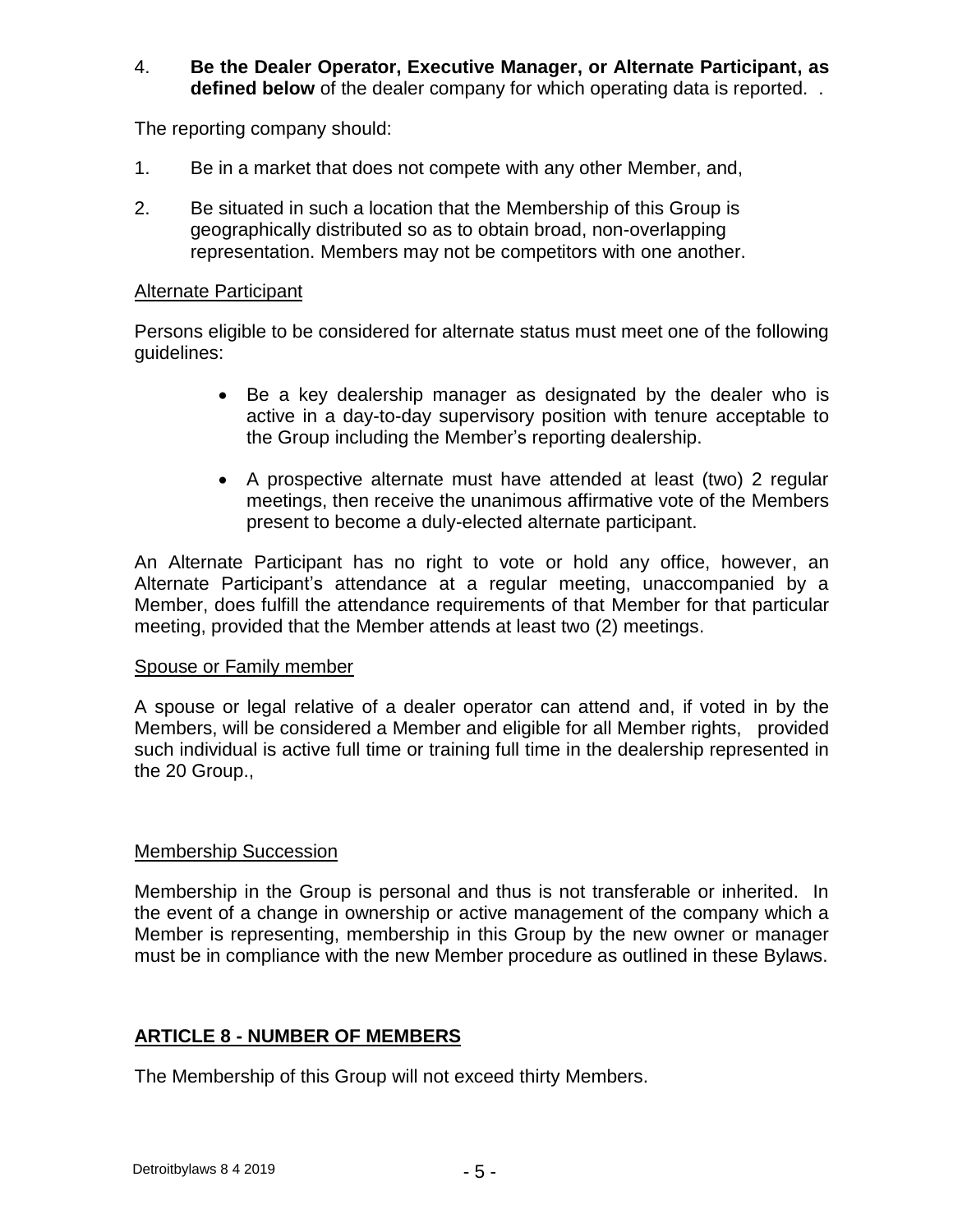# **ARTICLE 9 - ELIGIBILITY FOR MEETING ATTENDANCE**

Only the following will be permitted to attend general meetings of the Group:

- 1. Present Members of the Group
- 2. Representatives of Vendor
- 3. General Motors Representatives
- 4. An approved Alternate Participant, whether or not accompanying the Member.
- 5. A prospective Member, after complying with the proper procedure as outlined in Article 11.
- 6. A manager or partner of the Member's reporting dealership, if accompanying a Member or Alternate, provided the Member has obtained the prior approval of the Group at least thirty days in advance of the meeting, and the Vendor has been so notified of such approval.
- 7. A spouse or legal relative of Member, provided such individual is active full time or in training full time in the dealership represented in the 20 Group in which the Member has a financial interest and with prior approval of the Group.
- 8. Special guests who have been invited to make a presentation. The special guest will only attend the portion of the meeting in which they make their presentation.
- 9. An employee of a Member's reporting dealership may accompany that Member or alternate for purposes of assisting the Member or alternate during a presentation previously requested by the agenda committee. This employee will attend only their presentation segment of the meeting.
- 10. An employee of a Member's reporting dealership may accompany that Member or alternate for purposes of hearing an agenda subject of specific interest to such employee, provided the Member has obtained the prior approval of the Executive Committee chairman. This employee will attend only that portion of the meeting during which the particular agenda subject is discussed.
- 11. Any special guest previously approved by the Executive Committee to attend a specific portion of a meeting.

In the case of 6, 7, or 11, it is the responsibility of the Executive Committee Chair to keep the representative of the Vendor informed of the Committee's decision.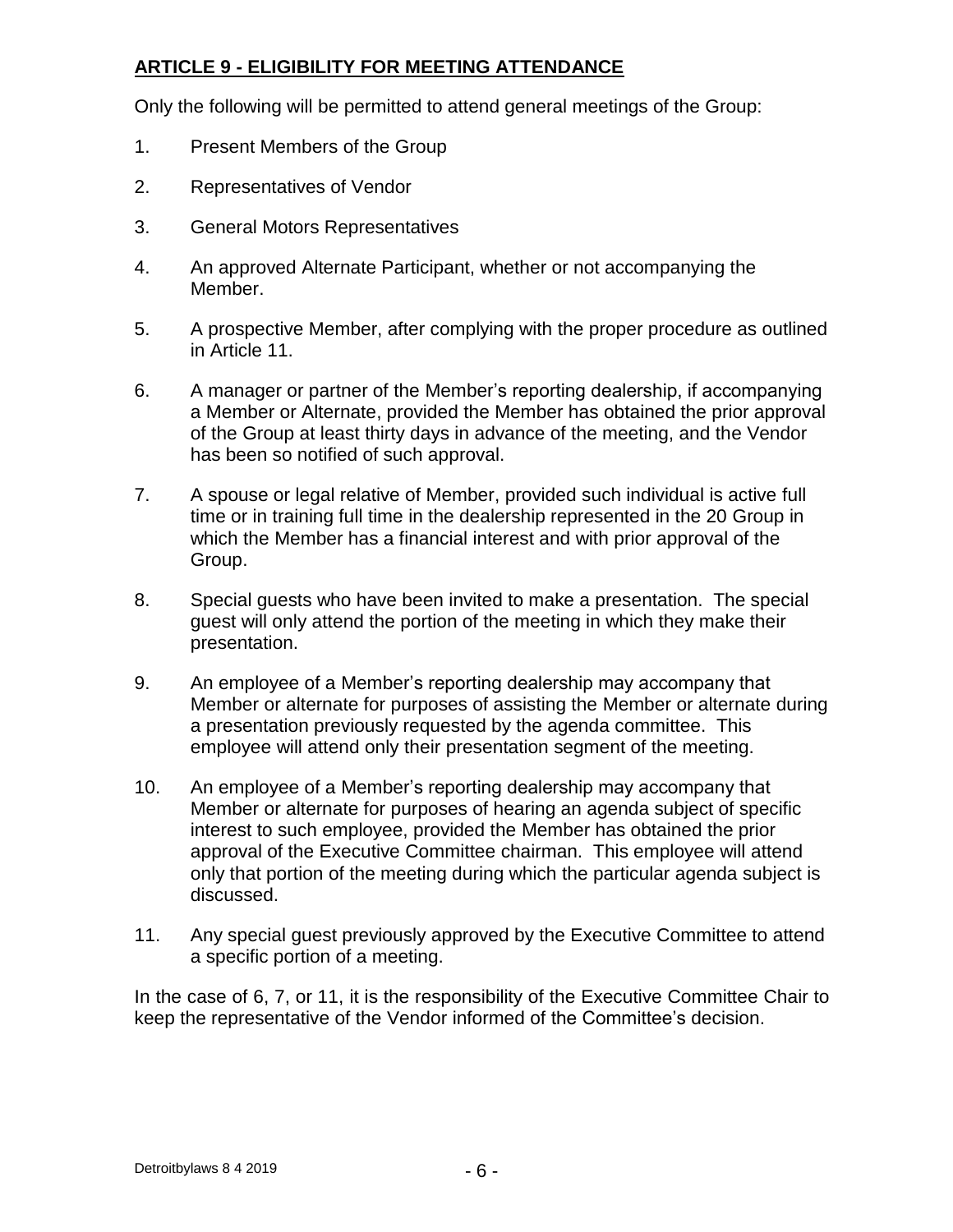# **ARTICLE 10 - REQUIRED ATTENDANCE AT MEETINGS**

The success of the Group depends upon consistent attendance at all scheduled meetings.

There will be occasions when a Member or the Member's Alternate Participant cannot attend a meeting. In the event that a dealership is not represented by a Member or an Alternate Participant at half of the live meetings in a 24 month period, that Member's Membership status is in jeopardy. The Member's attendance record, together with the circumstances causing the absences, will be reviewed by the Executive Committee, and their recommended action will be put to a vote by the Members in attendance (excluding Alternate Participants). This vote will take place at the end of the meeting which marks the Member's absence for half of the live meetings in a 24 month period, or at a subsequent live meeting. If the Membership recommends termination of the Member's membership by a two-thirds majority vote**,** it will be recorded and forwarded to the GM Minority Dealer Development (MDD) Director or Senior Manager for potential reassessment. The GM MDD Director or Senior Manager will inform the appropriate GM Representative of the final decision, who will first advise the Member of the decision, and then advise the Group's Executive Committee. Membership will be advised at the next Group meeting.

Membership is automatically terminated if a Member or the Member's Alternate Participant fails to attend three consecutive meetings. Waiver of this provision can be made only by a two-thirds vote of the Members at a meeting. Group Chair must notify the GM MDD Director or Senior Manager and Vendor, in writing, of any dealer termination from Group.

#### **GM Minority Dealer Development Dealers wishing to re-enroll should contact the GM MDD Director or Senior Manager.**

The GM MDD Director or Senior Manager will forward the request the 20 Group Chair. The request will be considered under Article 11 'New Member Procedure'. The Executive Committee will review this information with the group members electronically. If there are no objections to adding the member candidate, then the prospect will be added to the group composite.

Occasionally, a Member may also be a Member of a manufacturer National Dealer Council, or an officer of the National Automobile Dealers Association (NADA). Should a Member be required to attend a meeting of either organization where meeting dates conflict with the dates of a scheduled meeting of this Group, the absence will not be counted, provided that proper advance written notification is made to the Executive Committee Chair.

Should the occasion arise when a Member is unable to attend any part of the meeting, or a social activity, the Member will so advise the Vendor and the Meeting Chair by letter, fax or e-mail as soon as the Member is aware. This permits proper advance planning of agenda and scheduled activities.

The absent Member is responsible for providing the Meeting Chair those materials, documents and assignments as requested in the meeting agenda.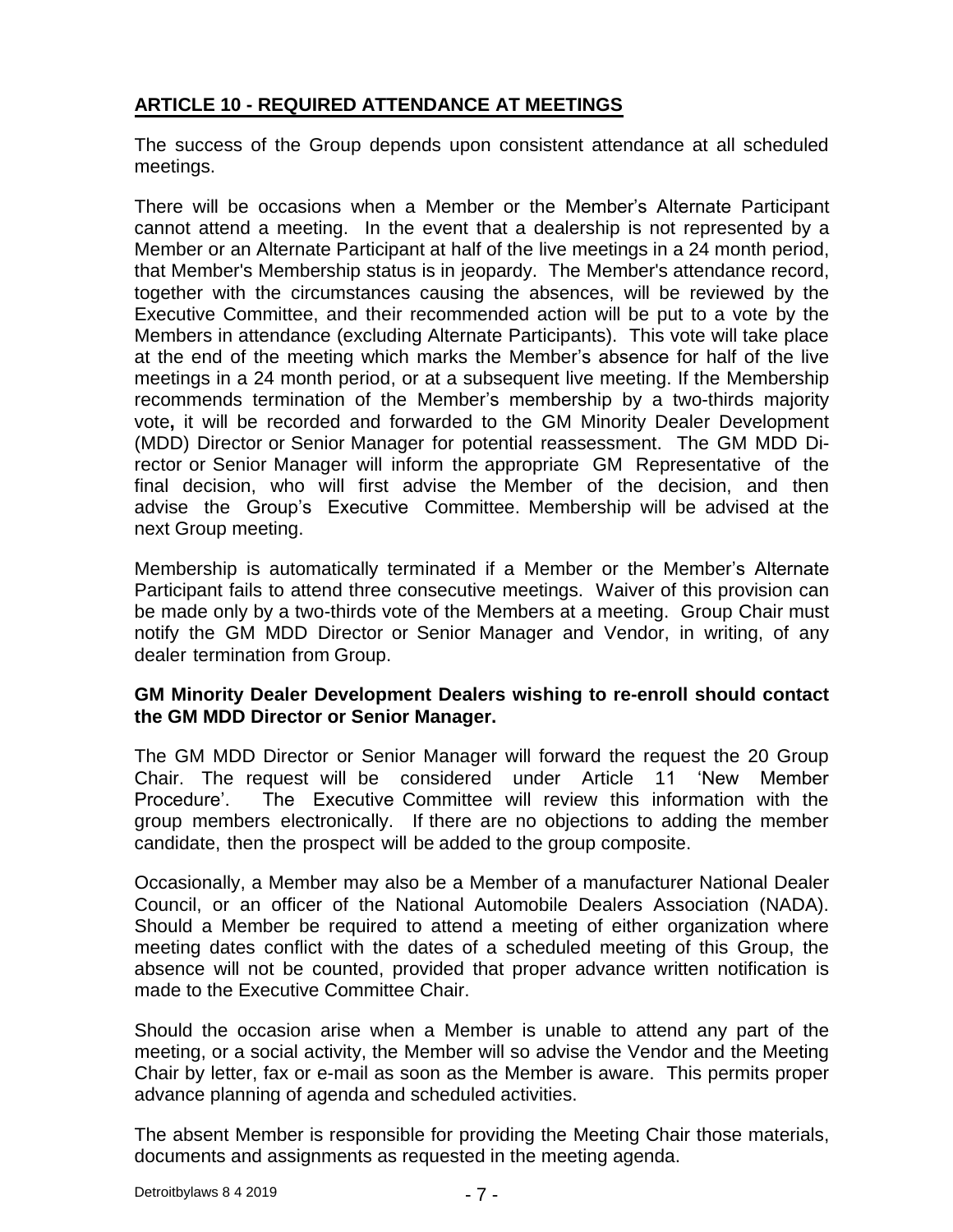# **ARTICLE 11 - NEW MEMBER PROCEDURE**

All Members along with General Motors Dealer Development (GM MDD) will search for prospects in the Minority Dealer Development portfolio. GM will coordinate the recruiting efforts.

The GM Representative will contact the prospect to ascertain the prospect's initial interest. If the prospect is interested, then GM MDD will contact the prospect, giving more background information on the Group, and review specific financial statements or information.

GM MDD will review prospect information with the Group Executive Committee, and the Group Executive Committee will review this information with Group Members, electronically. If there are no objections to adding the Member Candidate, then the prospect will be added to the Group Composite. GM MDD will invite the prospect as a Member Candidate to the next meeting however, Member Candidate is not obligated to follow through with the Membership. The Member Candidate will be expected to pay all personal and travel expenses to attend the session.

**No Member will invite a prospect,** but will refer the prospect's name and qualifications to the appropriate GM Representative.

The Member Candidate will advise the GM MDD Representative at the end of the business session on the final day whether or not they would like to remain a Member of the Group or audit another. Notification of the Member Candidate's decision to participate in the Group will be completed by the GM Representative to the Group Executive Committee at a later date, but before the next Group session or conference call. Prospects declining Membership must return all information previously provided about the Group or Group Members.

#### **ARTICLE 12 - TERMINATION OF MEMBERSHIP**

Voluntary Termination -- A Member may terminate such Member's Membership in the Group at any time by notifying the GM Representative, in writing, of the desire to do so. **Termination will become effective at the close of the calendar quarter during which such notice was received by General Motors Dealer Development.**

#### **ARTICLE 13 - QUORUM FOR VOTING**

A quorum of the Membership for the transaction of business at any meeting of the Group will exist if two-thirds of the Members are present, and on any matters requiring a vote, only a Member is eligible to vote. Unless otherwise specified in these By-laws, a majority of the quorum is required for any decision or action. A Member, regardless of the number of dealerships represented in the 20 Group, is only allowed one vote.

#### **ARTICLE 14 - AMENDMENTS**

Amendments to these Bylaws may be proposed at any regularly-scheduled meeting of the Group by a majority vote of the Members (not including Alternate Participants) present at that meeting provided there is a quorum of Members.